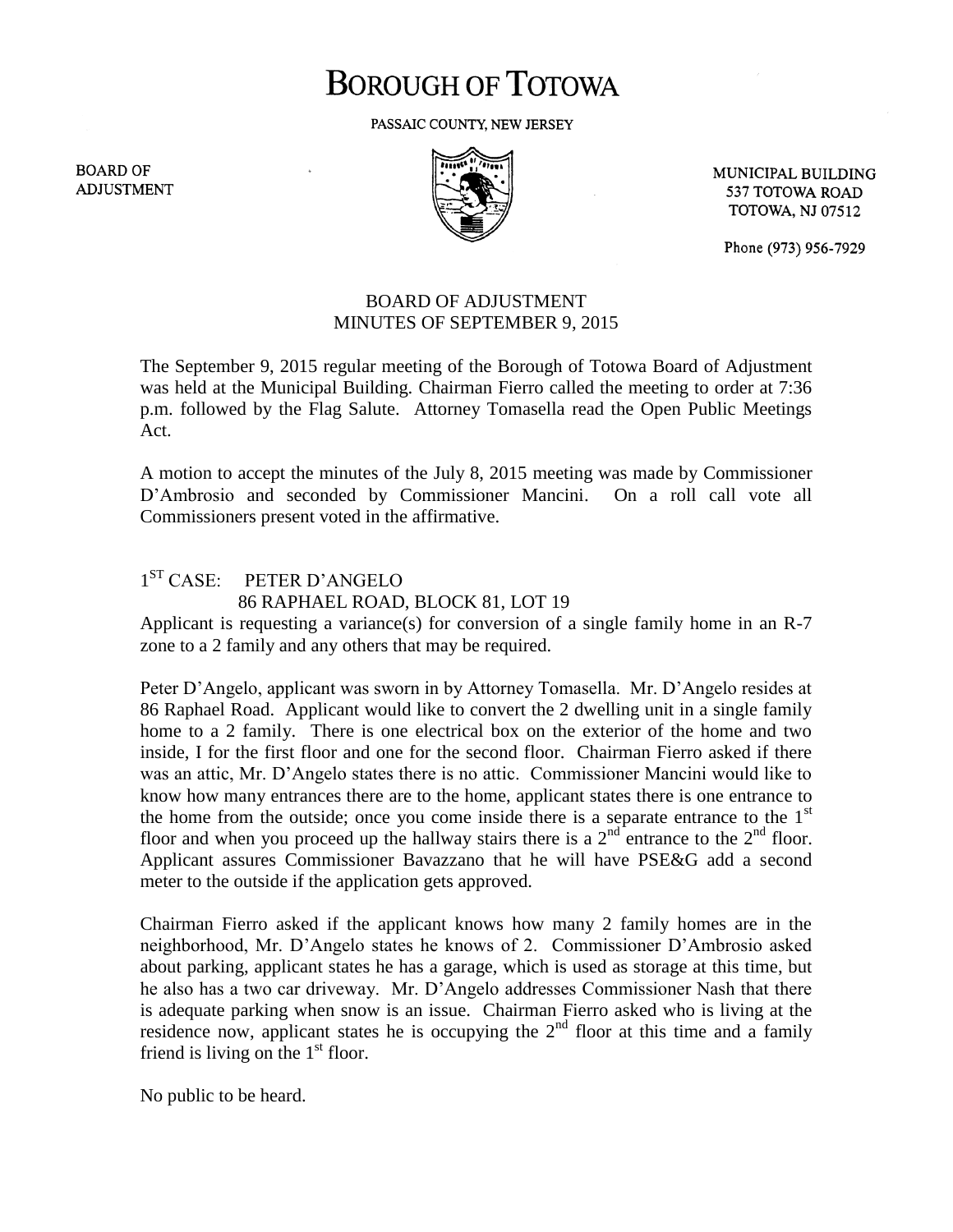Commissioner Patten makes a motion to accept the application and Commissioner D'Ambrosio seconds. Application approved 7-0 @ 7:45 pm.

## 2<sup>ND</sup> CASE: CHARLES MORSEL (CARRY OVER) 56 BOGART STREET, BLOCK 111, LOT 7 & 8

Applicant is requesting minor subdivision, creating 2 non-conforming lot renovation of existing residential structure and the construction of a new single family home requiring variance(s) for floor area ratio, side yard setback, rear yard setback, ad any others that may be required.

Charles Morsel, sworn in by Attorney Tomasella submits photos to the board. Photos are submitted as Exhibit  $A1 - 4$ . The minor subdivision the applicant is requesting is for lot 8, which at this time is not usable. Applicant would like to move the lot line over to create 2 usable lots of 5 thousand square feet for the house (existing nursing home) and 1,500 square feet for the house in the back. Exhibit A-5, which show the floor plan was submitted to the board to review. Applicant point out the house will be renovated from the right side, if facing the house; the right side would be removed leaving the left side to be used and renovated. The house in the rear would stay and be renovated.

The applicant addresses Engineer Murphy's letter. Exhibit A-6 shows revised numbers from applicants' application with new lot line which will create a variance. Engineer Murphy explains that Exhibit A-6 is not correct, lot 7 should be 4,350 square feet, not 5,150 square feet. Engineer Murphy states variance(s) is needed for lot area, lot width, front setback, minor side yard abutting a street, side yard, rear yard setbacks, and F.A.R., which includes usable basement and garage. Engineer Murphy reminds the board and public that the address of the applications is assed as on lot, which is lot 7 with 10,500 square feet.

Engineer Murphy points out the retaining wall is in poor condition and suggest applicant to reconstruct or repair. Commissioner Patten asked Engineer Murphy if the minor subdivision shows existing lot line-Engineer Murphy replies the lot line was not revised. Vice Chairman Krautheim feels the back lot needs to be knocked down and a new home to be built which could be closer in line with the existing homes. Mr. Morsel will be gutting the back lot and adding new landscaping. Mr. Morsel feels when the nursing home is scaled back; the back lot will not seem so out of place. Mr. Morsel states it is not worth the amount to knock down and rebuild the back lot for a few feet. Commissioner Patten would like to know the amount of the nursing home that will be removed; he does not see any numbers on the plans. The applicant points out Exhibit A-2 photo and shows the cut off, but Commissioner Patten wants an exact footage. Engineer Murphy informs the board that 35' and approx. 1000 square feet of footage is what is being removed.

Public: Amel Balega Jr, resides at 43 Harding Ave, he has concerns about animals that are coming out of the house. The chimney on the back lot house needs to be knocked down because it is leaning and ready to fall on the neighbor's yard. Mr. Balega would like to know who authorized workers to be on the property, applicant replies that he does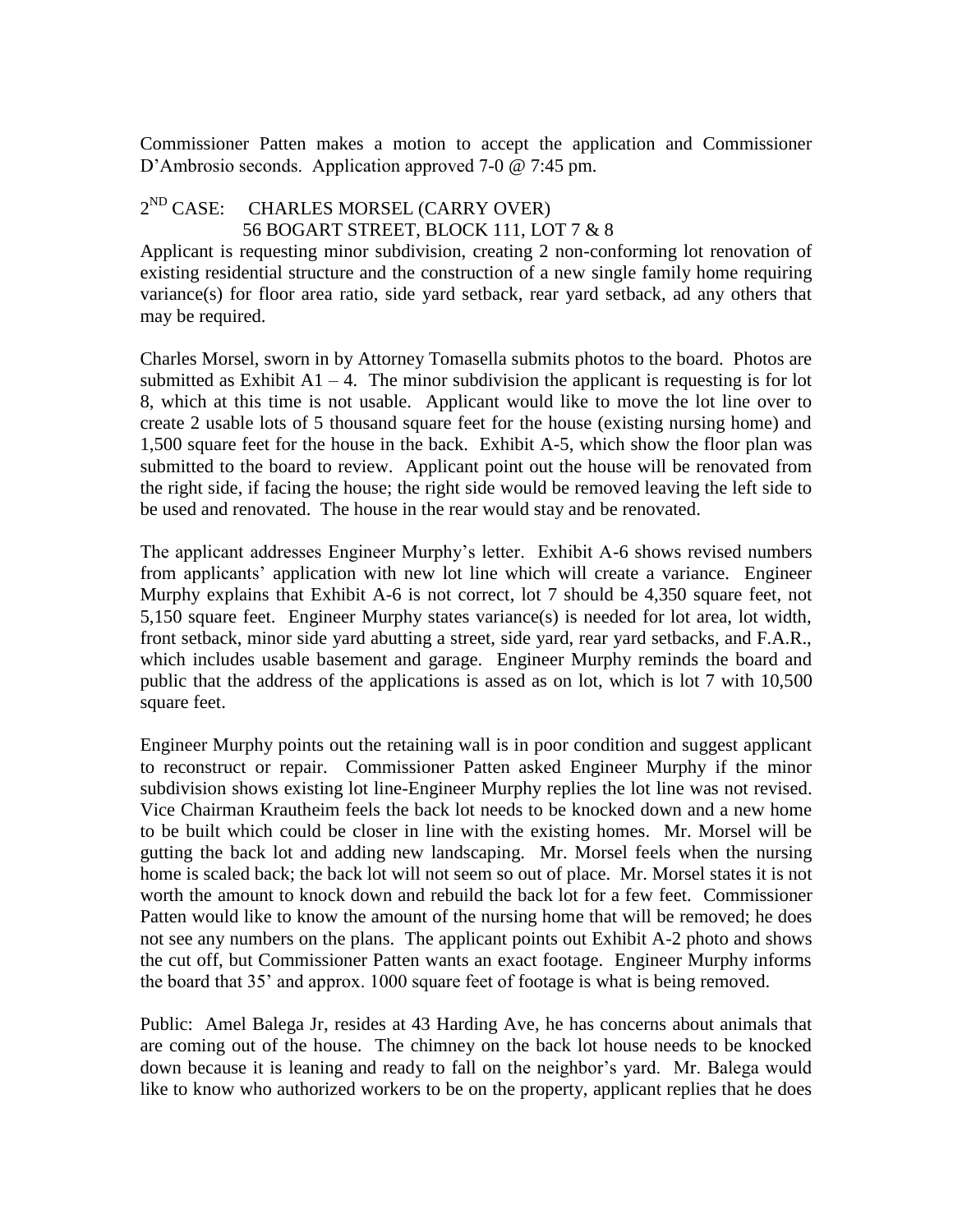not feel the homes need to be knocked down, and assures the residents that he will make them look brand new. Mr. Balega would like to know how many people will be living at the houses. The applicant intends to make 2 colonial homes, he has not authorized anyone to enter the homes and tells Mr. Balega if he sees anyone going in or coming out of the homes, he should call the cops. Mr. Balega would also like to know when the animals will be controlled and removed. The applicant will make more of an effort to have animals removed. Chairman Fierro suggests calling the DPW. Mr. Balega called the DPW and they will set up traps, but someone has to pay to have them removed. Chairman Fierro addresses to the applicant that if application is approved he will have to take care of it, Mr. Morsel understands. Engineer Murphy would like to make a condition to the application that the applicant has rodent abatement prior to any work being done and the applicant agreed.

Public: Joseph Barrise, resides at 44 Harding Avenue feels that the homes need to be knocked down and also would like to know who has been working in the homes. The applicant repeats that he is willing to take care of all the concerns of the neighbors and does not understand the arguments.

Public: Herb Papendick, resides at Bogart Street feels if the applicant renovates the nursing home and eliminated the back house, he would agree with the application. A Mr. Papendick state there has been a dumpster in the driveway for approx. 6 weeks and has seen furniture being thrown in. He has also noticed the property has been landscaped and he has pictures that he was going to show the board at the last meeting of the grass and weeds at 3' high.

Public: Donald Francis, resides at 69 Bogart Street would like to know if the board knows if the back house is on the tax rolls. The Board does not have an answer to that. Mr. Francis would also like to know when the back lot became live able space. Chairman Fierro does not know the answer to that. Mr. Francis would agree with a one family house, he is all for improving and would like to see some of the other buildings the applicant has done. Mr. Francis is asking the board to table this application so the public can get more information from the town.

Public: Robert Paton, resides at 73 Bogart Street and has lived in Totowa for 50 years. Mr. Paton says the existing building was a garage and was converted to a home for the nurse and her son to live in. Mr. Paton never received a letter from anyone about approval for that change.

Public: Karam Karam, resides at 48 Harding Avenue would like to see everything brand new and clean, which it has not been for some time.

The applicant assures the public that the animals will be taken care of and has all intentions to make the area beautiful. The property right now is not legal and he would like to make it legal. Mr. Morsel would like to fix it and sell it. Mr. Balega is upset that the applicant is not moving in with his family.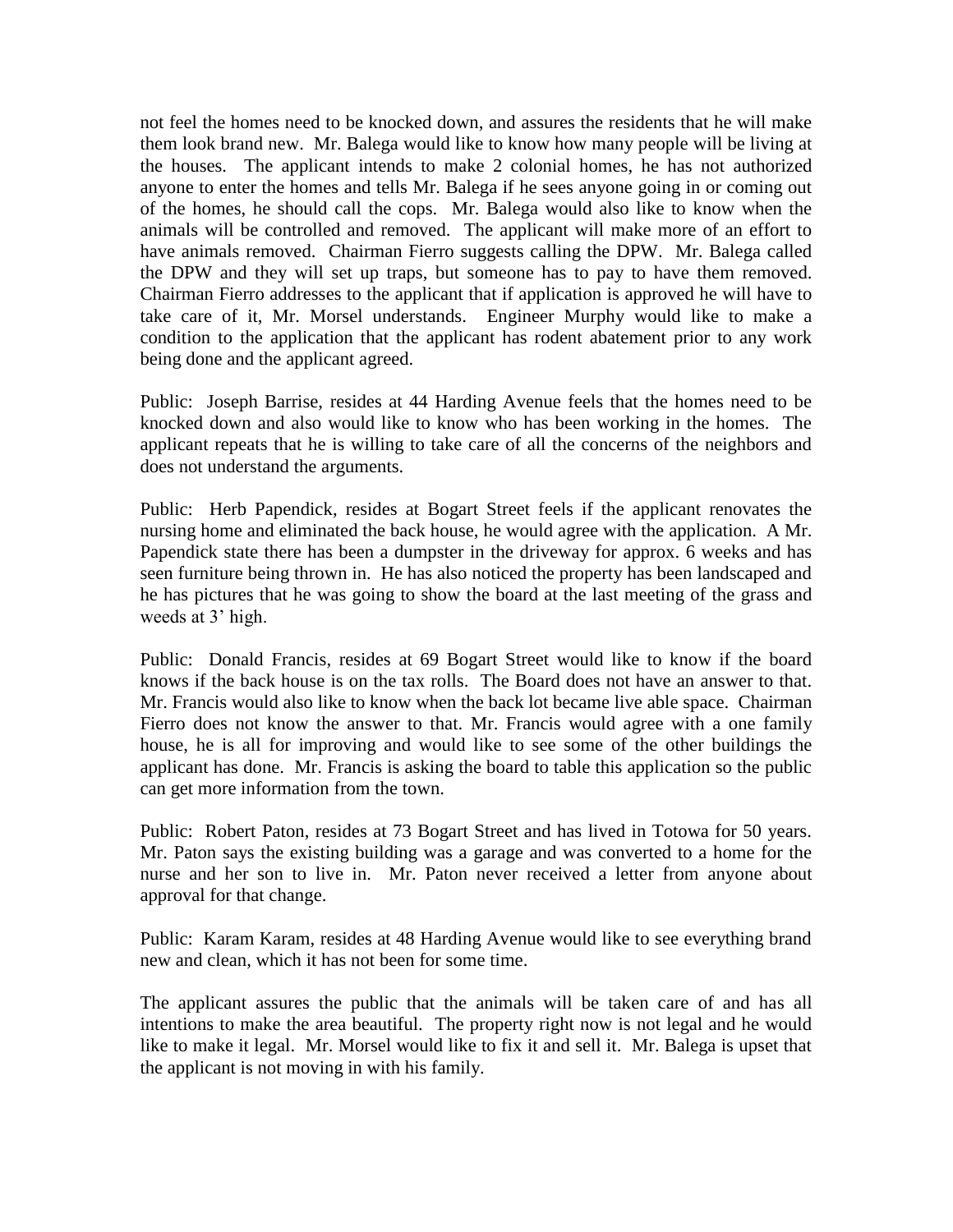Public: Brian Dorset, resides at 14 Dunkerley Street feels that if the board allows a garage to be converted to a dwelling then there is no foundation and everyone in town will want to do the same.

Mr. Papendick feels two dwellings on that stretch of property is too much, and that there is a lot of construction going on around town at this time. Chairman Fierro would like to know from the applicant about parking. Mr. Morsel states there will be separate parking for each property, the one property will have one spot in driveway and one in the garage; the other property will have multiple spaces.

Commissioner D'Ambrosio makes a motion to the board, applicant, and public that this case be carried to our next meeting, October  $14<sup>th</sup>$ ; to address questions the public and board would like answered. Commissioner Patten seconds the motion. Motion was passed 7-0 @ 8:43 pm. Commissioner D'Ambrosio suggest to the applicant to bring phots of other renovations for the public to view at the October  $14<sup>th</sup>$  meeting @ 7:30pm, no notice needs to be filed to the public.

3<sup>RD</sup> CASE: PSE&G 7 JACKSON ROAD, BLOCK 169.02, LOT 2

Applicant is requesting a variance(s) for expansion of conditional use of public utility substation in an I-3 zone requiring variance(s) for height, side yard setbacks and any others that may be required.

James Radican explains the enhancements are needed for better service and are required by the regulatory system. The  $1<sup>st</sup>$  witness is Joe Barlock, he was sworn in by Attorney Tomasella and explains he is a fact witness here to describe the operation. Mr. Barlock currently works for PSE&G as a product manager. PJM (Pennsylvania, New Jersey, and Maryland) is in 13 states and monitors the electrical grid for now and the future. It is recommended to change to a stronger charge; currently the charge is 26KB and will be increased to 69KB. Exhibit A-1 is an Arial view of property and surrounding properties. Exhibit A-2 is the site plan. Exhibit A-3 is detail plans of the foundation plan. Anticipation for completion of the improvements is 1 year for the construction faze and an additional 1 month for testing.

Commissioner D'Ambrosio would like to know if there is anything in the GIS Building that is flammable, Mr. Barlock states there is nothing flammable. Commissioner Bavazzano asked about a flood plan, Mr. Barlock states the building is above the last flood plan with an additional 1'. Chairman Fierro asked if the improvements were not passed what would that mean. Mr. Barlock states that if the improvements were not approved, there would be poor service and there could be an issue in the future with failures. Commissioner Nash asked if the work being done around town is part of this improvement. Mr. Barlock states that the work being down around town is part of the big picture.